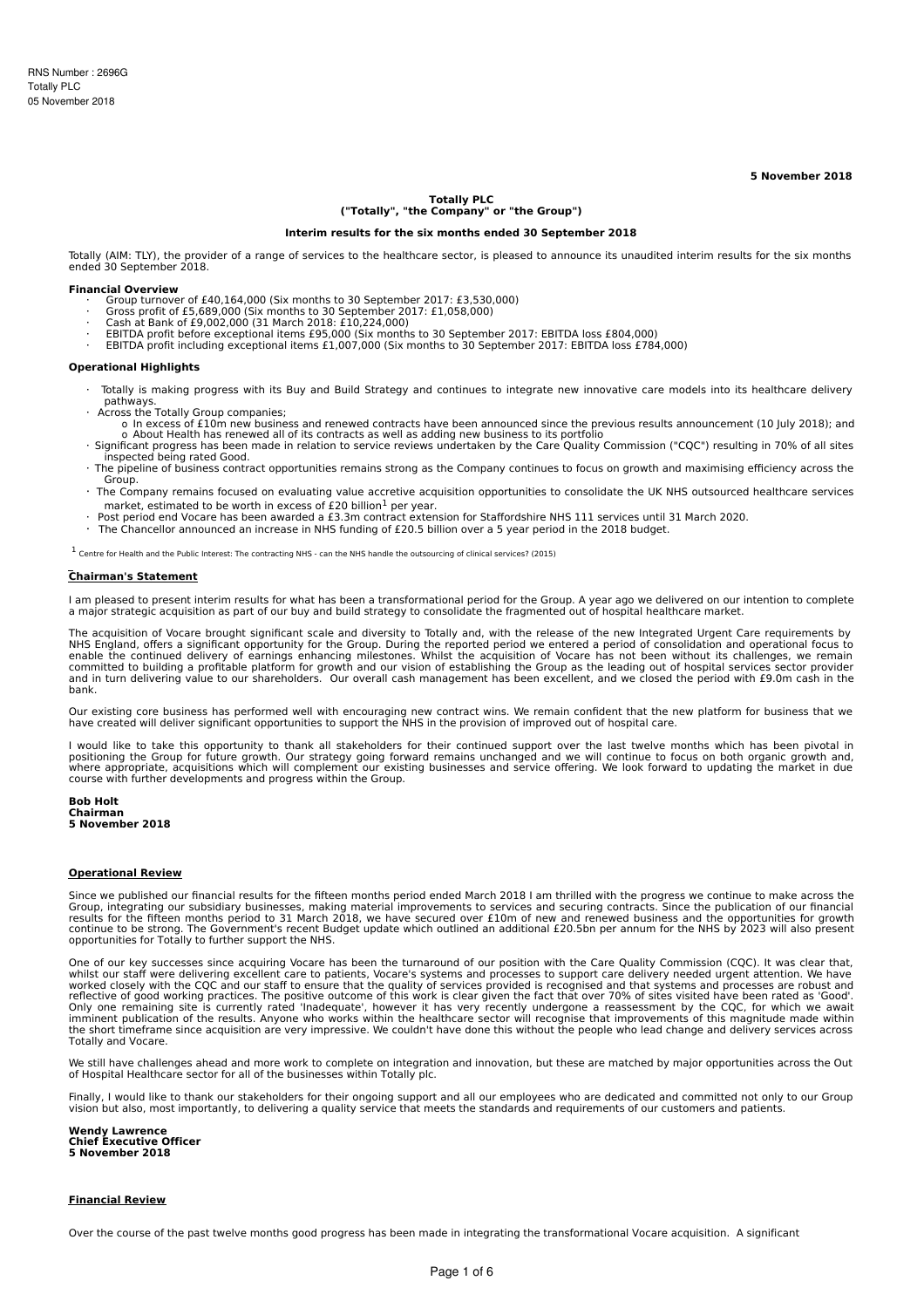programme of change across the Group is maximising the value delivered through our contracts. Existing, profitable contracts are being renewed and<br>extended as we work together with Commissioners to ensure high quality pati

Gross margin is improving as anticipated, with our 14% target being achieved with further expansion expected up to 17%. The reported gross margin<br>for the fifteen months period to 31 March 2018 was 16.5%. This included jus margin than the pre-acquisition Totally Group. Overhead reduction benefits are also having a meaningful impact on our profitability.

Cash has been managed very closely and carefully during the transitional period. Additional patient volumes have been billed to Clinical<br>Commissioning Groups ("CCGs") and we are actively managing the reconciliation of thes trade debtors and trade creditors queries are being resolved and balances cleared.

The six month period showed turnover of £40,164,000 (30 September 2017: £3,530,000) and a loss before tax of £540,000 (30 September 2017:<br>£1,324,000). The loss for the period includes £1,011,000 (30 September 2017: £165,00 acquisitions. The loss before tax for the period includes amortisation of acquisition intangibles of £862,000 (30 September 2017: £220,000).

# **Lisa Barter Finance Director 5 November 2018**

# **For further information please contact:**

**Totally plc** 020 3866 3335 Wendy Lawrence, Chief Executive Bob Holt, Chairman **Allenby Capital Limited (Nominated Adviser & Joint Corporate Broker)** 020 3328 5656

Nick Athanas Virginia Bull Liz Kirchner

**Canaccord Genuity Limited (Joint Corporate Broker)** 020 7523 8000 Bobbie Hilliam

Alex Aylen

## **Yellow Jersey PR**

Georgia Colkin Joe Burges

07769 325 254

### **Interim Consolidated Income Statement** For the 6 months ended 30 September 2018

|                                                                                   | <b>Note</b> | 6 months<br>ended<br>30<br><b>September</b><br>2018 | 6 months<br>ended<br>30<br><b>September</b><br>2017** | 15 months<br>ended<br>31 March<br>2018* |
|-----------------------------------------------------------------------------------|-------------|-----------------------------------------------------|-------------------------------------------------------|-----------------------------------------|
|                                                                                   |             | (Unaudited)                                         | (Unaudited)                                           | (Audited)                               |
|                                                                                   |             | £000                                                | £000                                                  | £000                                    |
|                                                                                   |             |                                                     |                                                       |                                         |
| Revenue                                                                           |             | 40,164                                              | 3,530                                                 | 42,535                                  |
| Cost of sales                                                                     |             | (34, 475)                                           | (2, 472)                                              | (35, 510)                               |
| <b>Gross profit</b>                                                               |             | 5,689                                               | 1,058                                                 | 7,025                                   |
| Administrative expenses                                                           |             | (5, 594)                                            | (1,862)                                               | (6, 842)                                |
| <b>Exceptional items</b>                                                          | 2           | 912                                                 | 20                                                    | 4,508                                   |
| Profit / (loss) before interest, tax,<br>depreciation and amortisation            |             | 1,007                                               | (784)                                                 | 4,691                                   |
| Depreciation and amortisation                                                     |             | (1,420)                                             | (239)                                                 | (1,863)                                 |
| <b>Operating (loss)/profit</b>                                                    |             | (413)                                               | (1,023)                                               | 2,828                                   |
| Finance income                                                                    |             | 2                                                   |                                                       |                                         |
| Finance costs                                                                     | 3           | (129)                                               | (301)                                                 | (719)                                   |
| (Loss)/profit before taxation                                                     |             | (540)                                               | (1, 324)                                              | 2,109                                   |
| Income tax                                                                        |             | (231)                                               |                                                       | (312)                                   |
| (Loss)/profit attributable to the<br>equity shareholders of the parent<br>company |             | (771)                                               | (1, 324)                                              | 1,797                                   |
| (Loss)/earnings per share                                                         | 4           |                                                     |                                                       |                                         |
| Continuing operations                                                             |             |                                                     |                                                       |                                         |
| Basic: Pence                                                                      |             | (1.29)                                              | (2.54)                                                | 3.64                                    |
| Diluted: Pence                                                                    |             | (1.29)                                              | (2.54)                                                | 3.60                                    |

\* The financial results for the 15 months to 31 March 2018 include the financial performance of Totally plc, Totally Health, Premier Physical Healthcare<br>Limited, Optimum Sports Performance Centre Limited, About Health Limi

\*\* The financial results for the six months to 30 September 2017 do not include Vocare Limited which was acquired on 24 October 2017.

The accompanying notes form part of the unaudited interim report.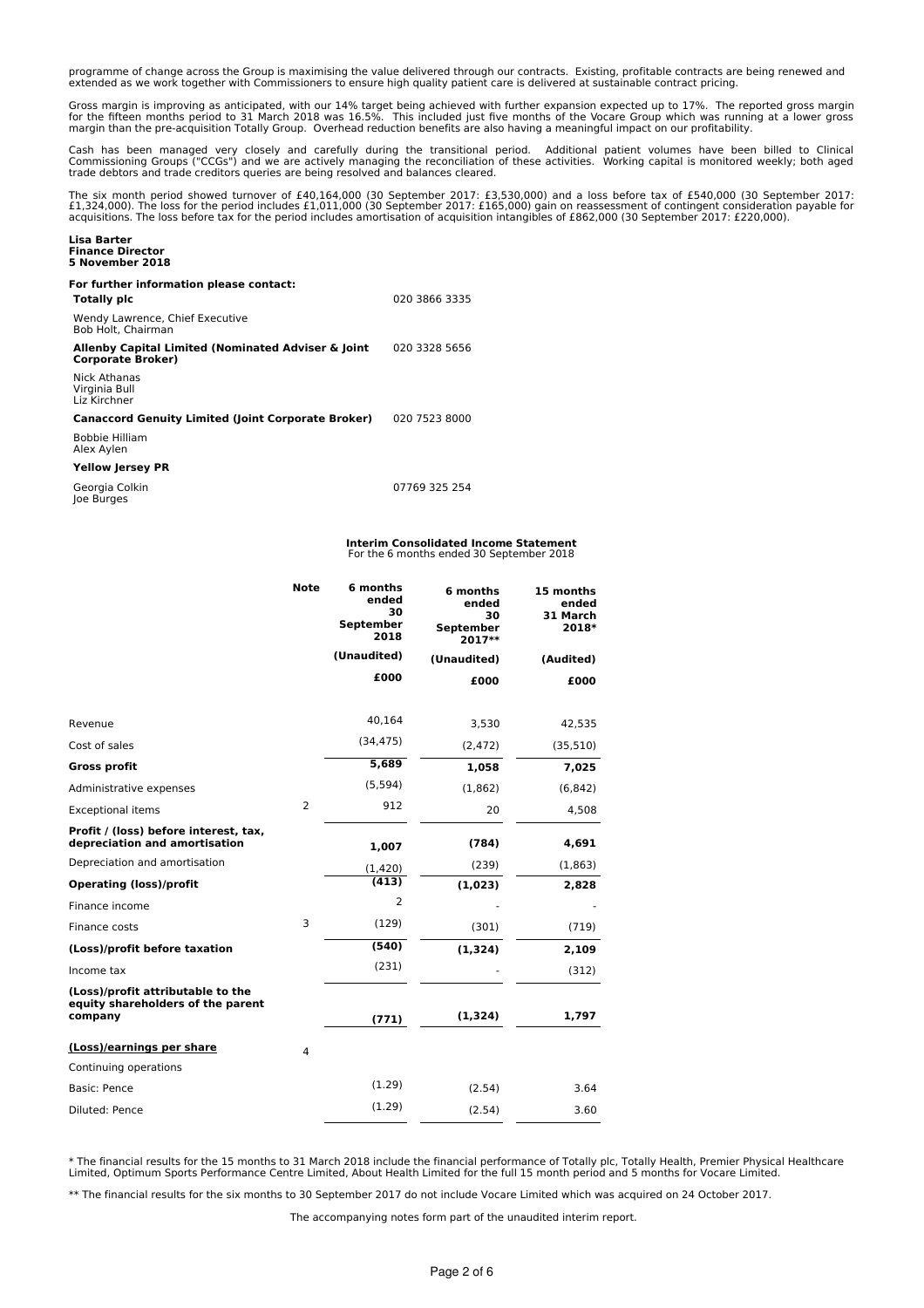# **Interim Consolidated Statement of Changes in Equity** For the 6 months ended 30 September 2018

| <b>Share</b><br>capital | <b>Share</b><br>premium<br>account | <b>Retained</b><br>earnings | Equity<br>shareholders'<br>funds |
|-------------------------|------------------------------------|-----------------------------|----------------------------------|
| £000                    | £000                               | £000                        | £000                             |
|                         |                                    |                             | 21,404                           |
|                         |                                    | (1,324)                     | (1,324)                          |
| 49                      | 176                                |                             | 225                              |
|                         |                                    | 16                          | 16                               |
| 5,250                   | 13,639                             | 1,432                       | 20,321                           |
| 2,002                   | 9                                  | 3.112                       | 5,123                            |
|                         |                                    | 1.797                       | 1,797                            |
| 3,977                   | 16,399                             |                             | 20,376                           |
|                         |                                    | 42                          | 42                               |
| 5,979                   | 16,408                             | 4,951                       | 27,338                           |
| 5,979                   | 16,408                             | 4,951                       | 27,338                           |
|                         |                                    | (771)                       | (771)                            |
|                         |                                    | 21                          | 21                               |
| 5,979                   | 16,408                             | 4,201                       | 26,588                           |
|                         | 5,201                              | 13,463                      | 2,740                            |

The accompanying notes form part of the unaudited interim report

# **Interim Consolidated Statement of Financial Position** As at 30 September 2018

|                               | 30<br>September<br>2018 | 31 March<br>2018 |
|-------------------------------|-------------------------|------------------|
|                               | (Unaudited)             | (Audited)        |
|                               | £000                    | £000             |
| <b>Non-current assets</b>     |                         |                  |
| Intangible fixed assets       | 30,803                  | 31,262           |
| Property, plant and equipment | 777                     | 980              |
| Deferred tax                  | 515                     | 646              |
|                               | 32,095                  | 32,888           |
| <b>Current assets</b>         |                         |                  |
| Inventories                   | 30                      | 78               |
| Trade and other receivables   | 10,751                  | 9,706            |
| Cash and cash equivalent      | 9,002                   | 10,224           |
|                               | 19,783                  | 20,008           |
| <b>Total assets</b>           | 51,878                  | 52,896           |
| <b>Current liabilities</b>    |                         |                  |
| Trade and other payables      | (22, 373)               | (21, 450)        |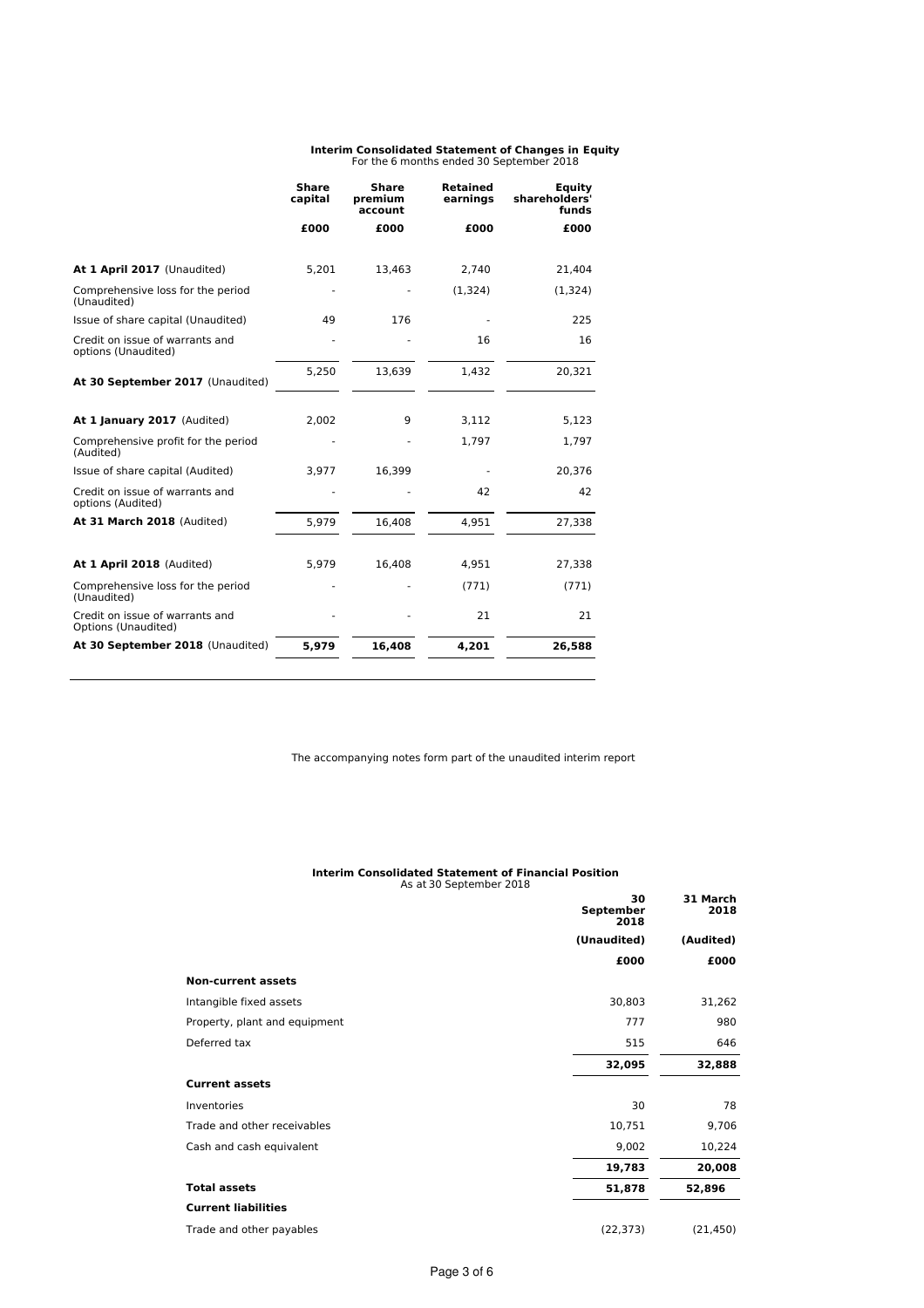| Borrowings/invoice discounting     | (5)       | (6)       |
|------------------------------------|-----------|-----------|
| Deferred acquisition consideration | (2,027)   | (452)     |
|                                    | (24, 405) | (21,908)  |
| <b>Non-current liabilities</b>     |           |           |
| Deferred acquisition consideration |           | (2, 555)  |
| <b>Borrowings</b>                  | (4)       | (8)       |
| Other payables                     | (881)     | (1,087)   |
|                                    | (885)     | (3,650)   |
| <b>Total liabilities</b>           | (25, 290) | (25, 558) |
| <b>Net current liabilities</b>     | (4,622)   | (1,900)   |
| <b>Net assets</b>                  | 26,588    | 27,338    |

| 5.979  | 5.979  |
|--------|--------|
| 16.408 | 16.408 |
| 4.201  | 4.951  |
| 26.588 | 27,338 |
|        |        |

The accompanying notes form part of the unaudited interim report

# **Interim Consolidated Cash Flow Statement** For the 6 months ended 30 September 2018

|                                                 | <b>6 Months</b><br>ended 30<br><b>September</b><br>2018 | 6 Months<br>ended<br>30<br>September<br>2017 | 15 Months<br>ended<br>31 March<br>2018 |
|-------------------------------------------------|---------------------------------------------------------|----------------------------------------------|----------------------------------------|
|                                                 | (Unaudited)                                             | (Unaudited)                                  | (Audited)                              |
|                                                 | £000                                                    | £000                                         | £000                                   |
| Cash flow from operating activities:            |                                                         |                                              |                                        |
| (Loss)/profit for the period                    | (771)                                                   | (1,324)                                      | 1,797                                  |
| Adjustments for:                                |                                                         |                                              |                                        |
| Options and warrants charge                     | 21                                                      | 16                                           | 42                                     |
| Amortisation and depreciation                   | 1.420                                                   | 239                                          | 1,863                                  |
| Impairment of development costs                 |                                                         |                                              | 739                                    |
| Tax expense recognised in profit or loss        | 231                                                     |                                              | 312                                    |
| Revaluation of contingent consideration         | (1,011)                                                 | (165)                                        | (6.466)                                |
| Finance costs                                   | 112                                                     | 300                                          | 718                                    |
| Movements in working capital:                   |                                                         |                                              |                                        |
| Movement in inventory                           | 48                                                      |                                              | 22                                     |
| Movement in trade and other receivables         | (1,044)                                                 | 301                                          | 1,092                                  |
| Movement in trade and other payables            | 91                                                      | 14                                           | (3,321)                                |
| <b>Cash generated from operations</b>           | (903)                                                   | (619)                                        | (3,202)                                |
| Income tax received/(paid)                      | 36                                                      | (27)                                         | (277)                                  |
| Net cash flows from operating activities        | (867)                                                   | (646)                                        | (3, 479)                               |
| Cash flow from investing activities:            |                                                         |                                              |                                        |
| Purchase of property, plant and equipment       | (117)                                                   | (21)                                         | (193)                                  |
| Additions of intangible assets                  | (154)                                                   | (41)                                         | (427)                                  |
| Earn-out payment to subsidiaries                | (81)                                                    | (2,062)                                      | (2,378)                                |
| Accrued preference shares interest paid         |                                                         |                                              | (18)                                   |
| Acquisition of subsidiary, net of cash acquired |                                                         |                                              | (860)                                  |
| Net cash flows from investing activities        | (352)                                                   | (2, 124)                                     | (3,876)                                |
| <b>Cash outflow before financing</b>            | (1, 219)                                                | (2,770)                                      | (7, 355)                               |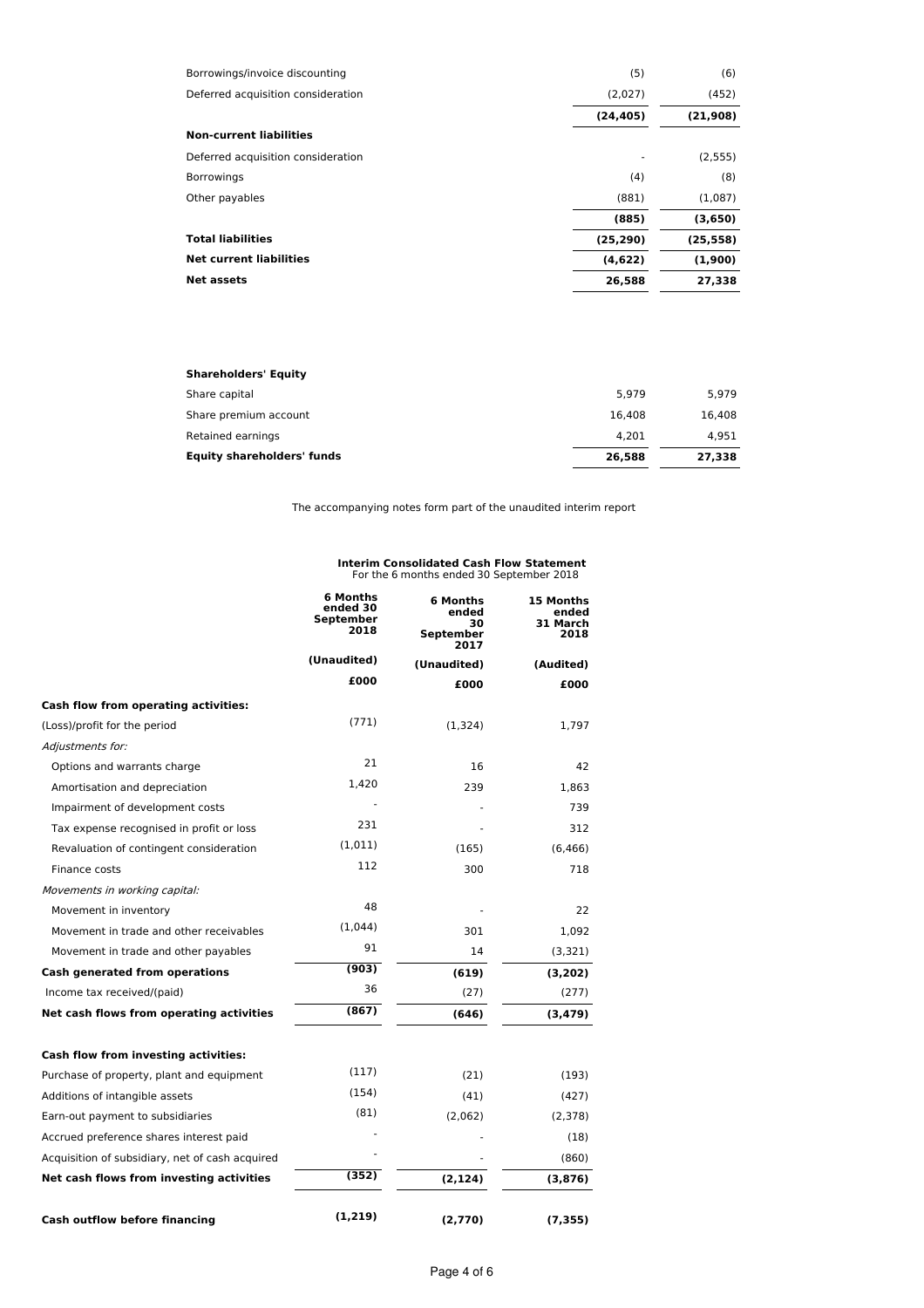| <b>Cash flow from financing activities:</b>             |         |         |        |
|---------------------------------------------------------|---------|---------|--------|
| Issue of share capital, net                             | ۰       | (7)     | 16.646 |
| Borrowings/invoice discounting                          |         | 23      | (56)   |
| Finance lease payments                                  | (3)     |         | (9)    |
| Net cash flow from financing activities                 | (3)     | 16      | 16,581 |
| Net (decrease)/increase in cash and cash<br>equivalents | (1,222) | (2,754) | 9,226  |
| Cash and cash equivalents at beginning of the<br>period | 10.224  | 17.213  | 998    |
| Cash and cash equivalents at end of the<br>period       | 9,002   | 14.459  | 10.224 |

The accompanying notes form part of the unaudited interim report

### **Notes to the Interim Results**

### **1. Basis of preparation**

Totally plc is a public limited company incorporated in the United Kingdom under the Companies Act 2006 (registration number: 3870101). The<br>Company's ordinary shares are admitted to trading on the AIM market of the London

The Group's principal activities in the period under review have been the provision of innovative and consolidatory solutions to the healthcare sector,<br>which are provided by the Group's wholly owned subsidiaries, Totally H

The Group's interim report and accounts for the six months ended 30 September 2018 have been prepared using the recognition and measurement principles of International Financial Reporting Standards and Interpretations as endorsed by the European Union (collectively "Adopted IFRS").

These condensed consolidated interim financial statements for the six months ended 30 September 2018 have been prepared in accordance with the AIM Rules for Companies and should be read in conjunction with the financial statements for the fifteen month period ended 31 March 2018, which<br>have been prepared in accordance with IFRS as adopted by the European Union. T disclosures required in the annual financial statements.

The interim report and accounts have been prepared on the basis of the accounting policies set out in the Group's March 2018 Annual Report and<br>Accounts, except for the implementation of IFRS 15 "Revenue from contracts with These new standards have not had a material impact on the reported results of the Group.

The interim report and accounts do not comprise statutory accounts within the meaning of section 434 of the Companies Act 2006. These condensed consolidated interim financial statements were approved by the Board of Directors on 5 November 2018. The results for the six months to 30<br>September 2018 and the comparative results for the six months to 30 September 2017 are extracted from the statutory accounts of the Group for that period.

The 30 September 2017 comparative figures have not previously been published for this period due to the change in the Group's accounting reference date from December to March 2018.

The Directors believe that a combination of the Group's current cash, projected revenues from existing and future contracts will enable the Group to<br>meet its obligations and to implement its business plan in full. Inherent

### **2. Exceptional items**

|                                                                | 6 months<br>ended<br>30<br>September<br>2018 | 6 months<br>ended<br>30<br>September<br>2017 | 15 months<br>ended<br>31 March<br>2018 |
|----------------------------------------------------------------|----------------------------------------------|----------------------------------------------|----------------------------------------|
|                                                                | (Unaudited)                                  | (Unaudited)                                  | (Audited)                              |
| Expenses in connection with the acquisition of<br>subsidiaries |                                              | 139                                          | 1.176                                  |
| Revaluation of contingent consideration                        | (1,011)                                      | (165)                                        | (6, 466)                               |
| Impairment loss of development costs                           | ٠                                            |                                              | 739                                    |
| Other costs                                                    | 99                                           | 6                                            | 43                                     |
|                                                                | (912)                                        | (20)                                         | (4,508)                                |

## **3. Finance costs**

Finance costs relate to the unwinding of the discount on the fair value adjustment of deferred consideration on previous acquisitions. The fair value adjustment is based on the net present value of the deferred consideration discounted at 3.5%.

### **4. Earnings per share**

Basic (loss)/earnings per share is calculated by dividing the (loss)/profit attributable to equity holders of the Company by the weighted average number<br>of ordinary shares in issue during the period. Diluted (loss)/earning

| 6 months<br>ended<br>30<br>September<br>2018 | 6 months<br>ended<br>30<br>September<br>2017 | 15 months<br>ended<br>31 March<br>2018 |
|----------------------------------------------|----------------------------------------------|----------------------------------------|
| (Unaudited)                                  | (Unaudited)                                  | (Audited)                              |